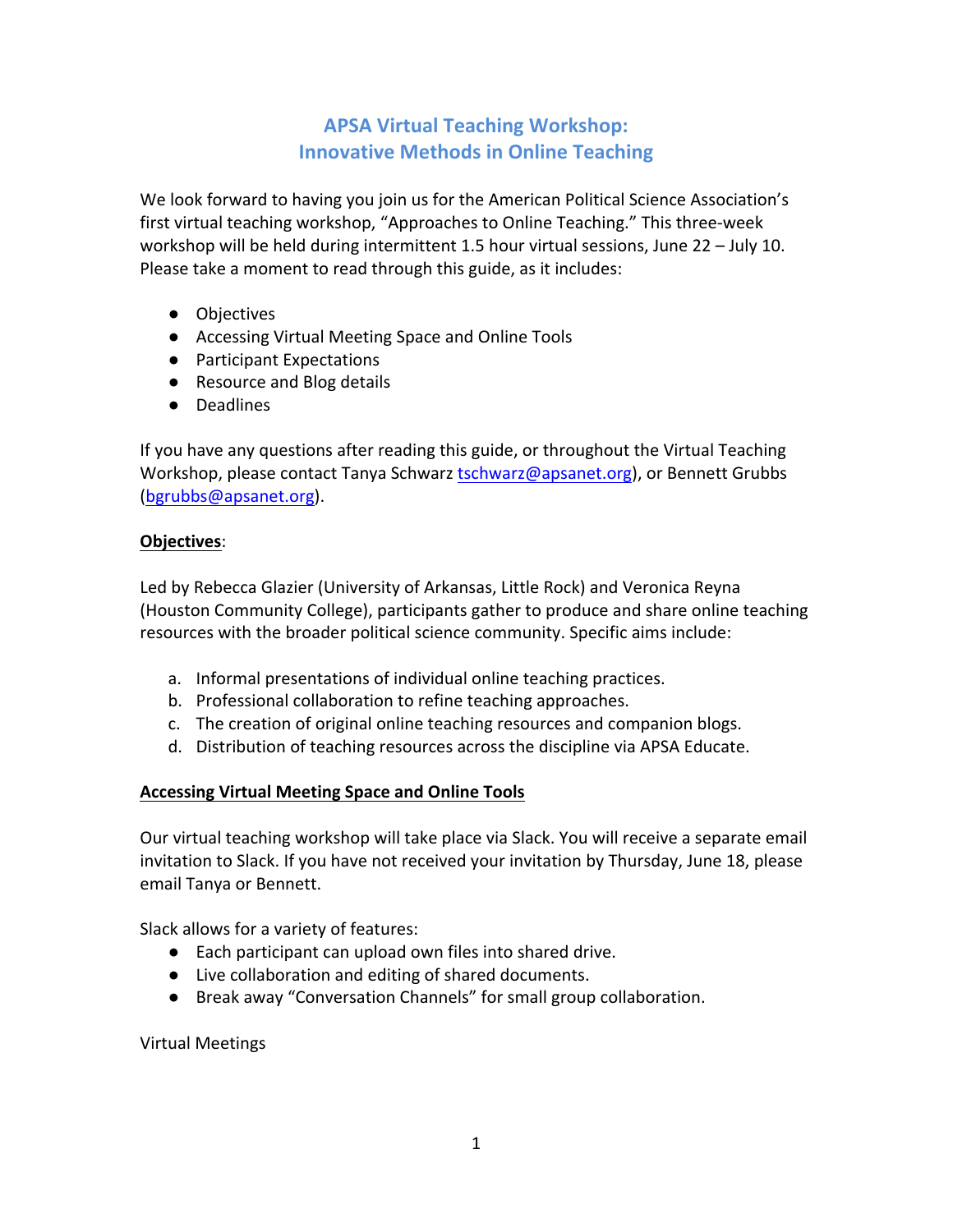All meetings will be held on Zoom. The meeting login details are under each scheduled workshop in the Schedule below.

Bennett will send out a reminder email each morning of a scheduled meeting containing brief instructions to access the Zoom meeting.

## **Participant Expectations**

APSA and the teaching workshop co-chairs expect the following from all workshop participants.

- Full attendance during all scheduled meetings, including individual **presentations by all participants** and **attendance during any group meetings (**decided internally by small groups)
- Participants will prepare, collaborate and refine their teaching resources throughout the virtual workshop.
- All participants will be expected to contribute a post-workshop teaching resource to APSA Educate.
- Some participants will be expected to contribute a post-workshop blog discussing their teaching resource (workshop co-leaders will help to identify blog themes and contributors).

## **Presentation Expectations**

Each workshop participant is expected to provide an informal presentation on a topic related to online teaching. This could focus on a specific tool or resource you use in the online classroom, or might simply be a broader discussion about best practices in online teaching or what you've learned in the transition from in-person to online classes. Participants should keep their presentations to 10 minutes, and leave 20 minutes for Q&A.

Presenters who will be including slides or other materials should upload those to Slack at least one day prior to their presentation (including these kinds of visual materials is encouraged, but not necessary for presentations).

## **Resource and Blog**

APSA Educate is political science's new online teaching resource library.

- Participants should submit their teaching resource via Educate's online submission portal.
- Participants may submit their companion blog via email, to either bgrubbs@apsanet.org or Educate@apsanet.org. Please attach the companion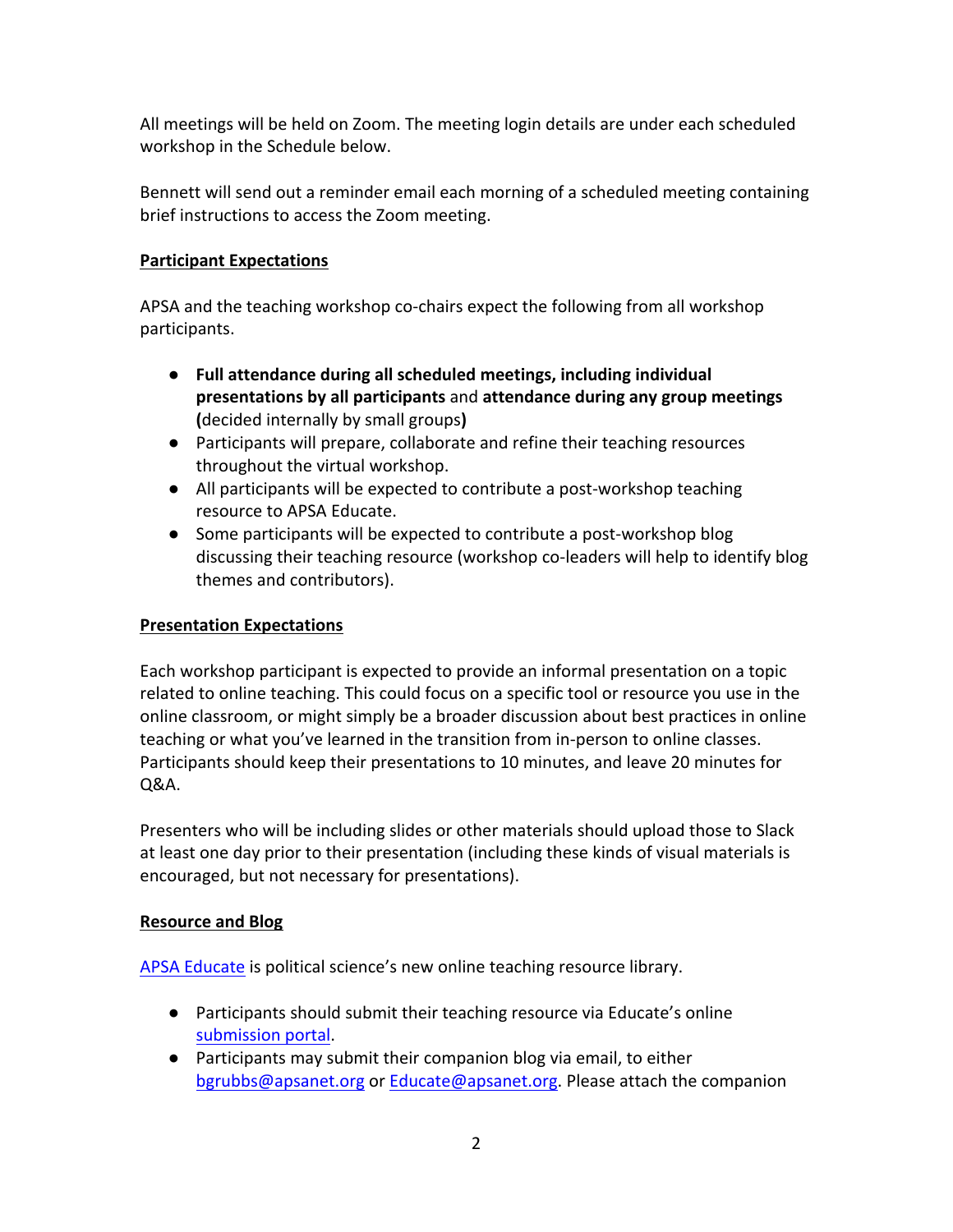blog to the email as a Word document. Full blog template will be sent out during the Virtual Workshop.

## **Deadlines**:

Teaching Resource submission: August 3, 2020

Companion blog post: August 10, 2020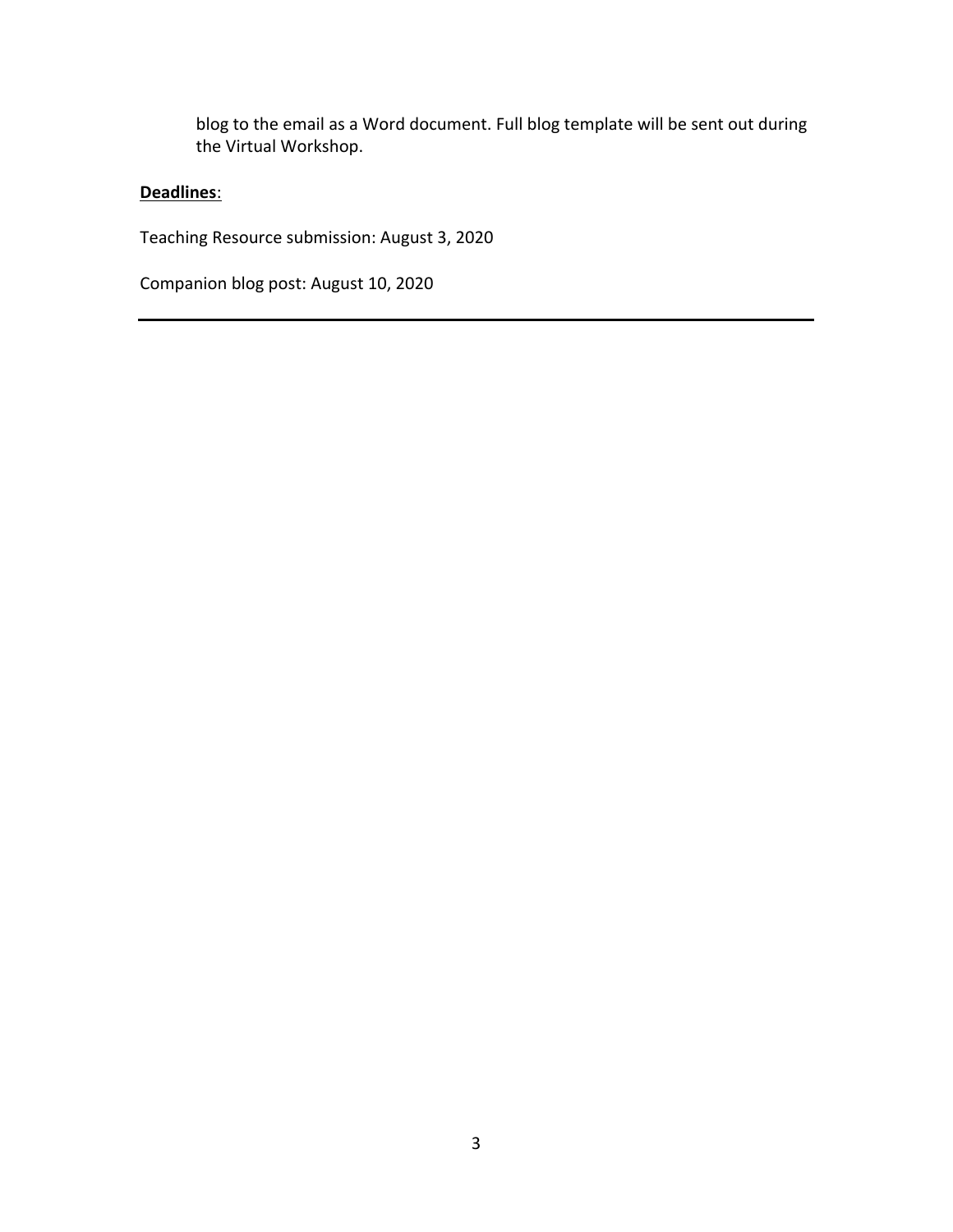#### **SCHEDULE**

#### \*\*NOTE: All times are Eastern.

| Pre-workshop                 | $\bullet$                                                                                                                              |                                                                      | APSA staff and co-leaders email participants w/instructions and agenda |                                                                                                        |  |  |
|------------------------------|----------------------------------------------------------------------------------------------------------------------------------------|----------------------------------------------------------------------|------------------------------------------------------------------------|--------------------------------------------------------------------------------------------------------|--|--|
|                              | $\bullet$                                                                                                                              | Participants submit presentation materials (if necessary)            |                                                                        |                                                                                                        |  |  |
| Week 1:<br><b>June 22-26</b> | Monday<br>June 22                                                                                                                      | <b>Tuesday</b><br>June 23                                            | Wednesday<br>June 24                                                   | Thursday<br>June 25                                                                                    |  |  |
|                              | 3:30-5:00pm:<br>Introductions and<br>co-leader<br>presentations                                                                        | 1:30-3:00pm: Three<br>participant<br>presentations                   | 2:30-3:30pm: Two<br>participant<br>presentations                       | 1:00-2:30pm: Round-up<br>and instructions; determine<br>teams and team leaders;<br>first team meetings |  |  |
|                              | Zoom information<br>Meeting ID: 992<br>6884 6772<br>Password: 487422                                                                   | Zoom information<br>Meeting ID: 965<br>8440 9364<br>Password: 085385 | Zoom information<br>Meeting ID: 965 3754<br>6694<br>Password: 989969   | Zoom information<br>Meeting ID: 996 4301 5162<br>Password: 233212                                      |  |  |
|                              |                                                                                                                                        | 3:30-5:00pm: Three<br>participant<br>presentations                   | 4:00-5:00pm: Two<br>participant<br>presentations                       |                                                                                                        |  |  |
|                              |                                                                                                                                        | Zoom information<br>Meeting ID: 936<br>4466 4982<br>Password: 331108 | Zoom information<br>Meeting ID: 931 5821<br>9799<br>Password: 996024   |                                                                                                        |  |  |
| Week 2:<br>June 29-July 3    | Individual and team work periods, with team check-ins and feedback. (Teams determine their own<br>schedules and meeting requirements). |                                                                      |                                                                        |                                                                                                        |  |  |
| Week 3:<br>July 6-July 10    | <b>Tuesday</b><br>July 7                                                                                                               | Wednesday<br>July 8                                                  | Thursday<br>July 9                                                     | Friday<br>July 10                                                                                      |  |  |
|                              | 2:30-3:30pm: Two<br>participant<br>presentations<br>w/feedback                                                                         | 2:30-3:30pm: Two<br>participant<br>presentations<br>w/feedback       | 2:30-3:30pm: Two<br>participant<br>presentations<br>w/feedback         | 1:00-2:00pm: Round-up<br>discussion & blog post ideas<br>and assignments                               |  |  |
|                              | Zoom Information<br>Meeting ID: 917<br>7377 9089<br>Password: 406682                                                                   | Zoom Information<br>Meeting ID: 922<br>8876 9396<br>Password: 100433 | Zoom Information<br>Meeting ID: 921 5573<br>4100<br>Password: 519907   | Zoom Information<br>Meeting ID: 910 6597 9109<br>Password: 110023                                      |  |  |
|                              | 4:00-5:00pm: Two<br>participant<br>presentations<br>w/feedback                                                                         | 4:00-5:00pm: Two<br>participant<br>presentations<br>w/feedback       | 4:00-5:00pm: Two<br>participant<br>presentations<br>w/feedback         |                                                                                                        |  |  |